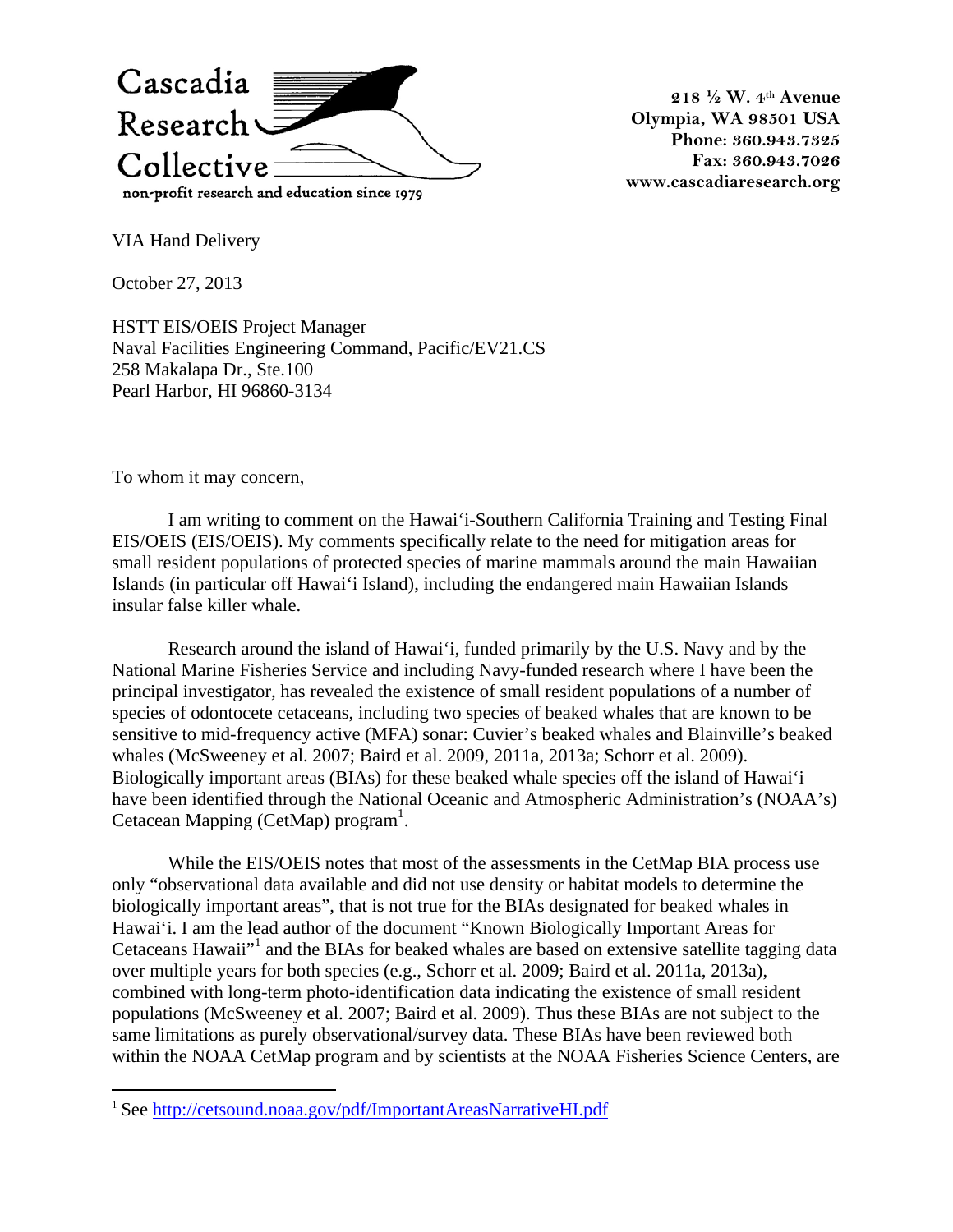largely based on peer-reviewed science, and represent the best available science on these species and the areas that are important to them.

This research has also identified the existence off the island of Hawai'i of small resident populations of several other species of cetaceans known or thought to be susceptible to the impacts of MFA sonar, including pygmy killer whales (McSweeney et al. 2009; Baird et al. 2011b), short-finned pilot whales (Mahaffy 2012), melon-headed whales (Aschettino et al. 2011), and dwarf sperm whales (Mahaffy et al. 2009; Baird et al. 2013b). BIAs have been identified for all of these species off the island of Hawai'i through the CetMap program<sup>1</sup>. For two of these species, short-finned pilot whales and melon-headed whales, the BIAs are based both on extensive satellite tagging data and long-term photo-identification data. The north end of Hawai'i Island has also been identified as a high density area for endangered main Hawaiian Islands false killer whales based on extensive satellite tagging data (Baird et al. 2012).

When responding to comments regarding avoiding "hot spots" for marine mammals, the EIS/OEIS largely dismisses setting aside mitigation areas "based on two principles: (1) mitigations will be effective at reducing potential impacts on the resource; and (2) from an operational perspective, the mitigations are practicable and executable while not compromising safety and readiness". The first point, that "mitigations will be effective", is not supported by the best available scientific evidence, given the long dive times and cryptic behavior of many of the species involved, particularly beaked whales, dwarf sperm whales, and pygmy killer whales (Baird et al. 2008, 2013b), and the fact that Navy operations may occur at night or in rough conditions where the species are even less likely to be detected visually, even when they are at the surface.

Navy exercise monitoring reports<sup>2</sup> indicate that the area around the west and north side of Hawai'i Island is an area of low historical activity for the Navy. The EIS/OEIS inaccurately assumes that, if training and testing in this area is limited, the small resident populations of marine mammals found there will not suffer harm from infrequent exposure to MFA sonar. In fact, the best available science indicates the opposite is true. Marine mammal individuals and populations that are only rarely exposed to MFA sonar exposure are likely more vulnerable than populations that regularly are exposed to MFA sonar (Falcone et al. 2009; Baird et al. 2011a). Accordingly, the small resident populations off the island of Hawai'i may be particularly at risk from harm if training and testing occurs in their core habitat. To avoid this harm, setting aside the area off the west side of Hawai'i Island as a mitigation area should be considered in the EIS/OEIS. Since this area is not normally used for Navy training activities, exclusion of it should not result in any impact on training realism or Navy readiness. In relation to a small resident population of melon-headed whales that resides off the northwest coast of Hawai'i Island, Aschettino<sup>3</sup> et al. (2011) noted that "given the difficulty in mitigating impacts from anthropogenic sounds, the area off the northwestern side of the island of Hawai'i should be considered as an exclusion zone for mid-frequency sonar use for training purposes". I strongly agree.

<sup>&</sup>lt;sup>2</sup> See http://www.navymarinespeciesmonitoring.us/reading-room/

<sup>&</sup>lt;sup>3</sup> The senior author of this paper, Jessica M. Aschettino, is currently a Natural Resources Management Specialist with Naval Facilities Engineering Command, Pacific.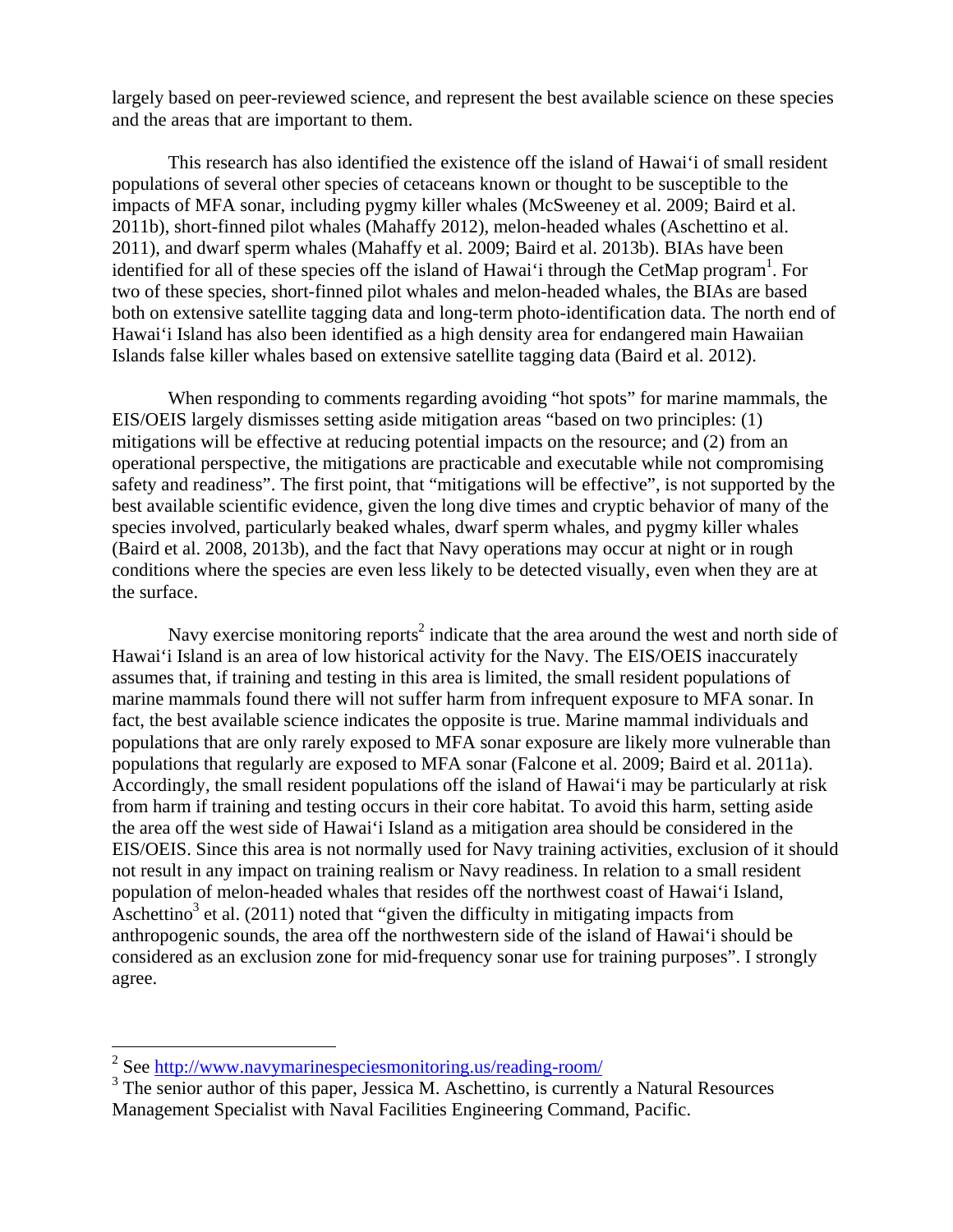Sincerely,

Robin W. Baird, Ph.D. Research Biologist rwbaird@cascadiaresearch.org

cc: Office of Protected Resources

References

- Aschettino, J.M., R.W. Baird, D.J. McSweeney, D.L. Webster, G.S. Schorr, J.L. Huggins, K.K. Martien, S.D. Mahaffy, and K.L. West. 2011. Population structure of melon-headed whales (*Peponocephala electra*) in the Hawaiian Archipelago: evidence of multiple populations based on photo-identification. Marine Mammal Science doi: 10.1111/j.1748- 7692.2011.00517.x.
- Baird, R.W., D.L. Webster, G.S. Schorr, D.J. McSweeney and J. Barlow. 2008. Diel variation in beaked whale diving behavior. Marine Mammal Science 24:630-642.
- Baird, R.W., D.J. McSweeney, G.S. Schorr, S.D. Mahaffy, D.L. Webster, J. Barlow, M.B. Hanson, J.P. Turner and R.D. Andrews. 2009. Studies of beaked whales in Hawai'i: population size, movements, trophic ecology, social organization and behaviour. ECS Special Publication 51:23-25.
- Baird, R.W., G.S. Schorr, D.L. Webster, S.D. Mahaffy, D.J. McSweeney, M.B. Hanson, and R.D. Andrews. 2011a. Open-ocean movements of a satellite-tagged Blainville's beaked whale (*Mesoplodon densirostris*): evidence for an offshore population in Hawai'i? Aquatic Mammals 37:506-511.
- Baird, R.W., G.S. Schorr, D.L. Webster, D.J. McSweeney, M.B. Hanson and R.D. Andrews. 2011b. Movements of two satellite-tagged pygmy killer whales (*Feresa attenuata*) off the island of Hawai'i. Marine Mammal Science 27:E332-E337.
- Baird, R.W., M.B. Hanson, G.S. Schorr, D.L. Webster, D.J. McSweeney, A.M. Gorgone, S.D. Mahaffy, D. Holzer, E.M. Oleson and R.D. Andrews. 2012. Range and primary habitats of Hawaiian insular false killer whales: informing determination of critical habitat. Endangered Species Research 18:47-61.
- Baird, R.W., G.S. Schorr, M.B. Hanson, D.L. Webster, S.D. Mahaffy, D.J. McSweeney, and R.D. Andrews. 2013a. Niche partitioning of beaked whales: comparing diving behavior and habitat use of Cuvier's and Blainville's beaked whales off the island of Hawai'i. Document PSRG-2013-B09 submitted to the Pacific Scientific Review Group.
- Baird, R.W., D.L. Webster, J.M. Aschettino, G.S. Schorr and D.J. McSweeney. 2013b. Odontocete cetaceans around the main Hawaiian Islands: habitat use and relative abundance from small-boat sighting surveys. Aquatic Mammals 39:253-269.
- Falcone, E.A., G.S. Schorr, A.B. Douglas, J. Calambokidis, E. Henderson, M.F. McKenna, J. Hildebrand, and D. Moretti. 2009. Sighting characteristics and photo-identification of Cuvier's beaked whales (*Ziphius cavirostris*) near San Clemente Island, California: a key area for beaked whales and the military? Marine Biology 156:2631-2640.